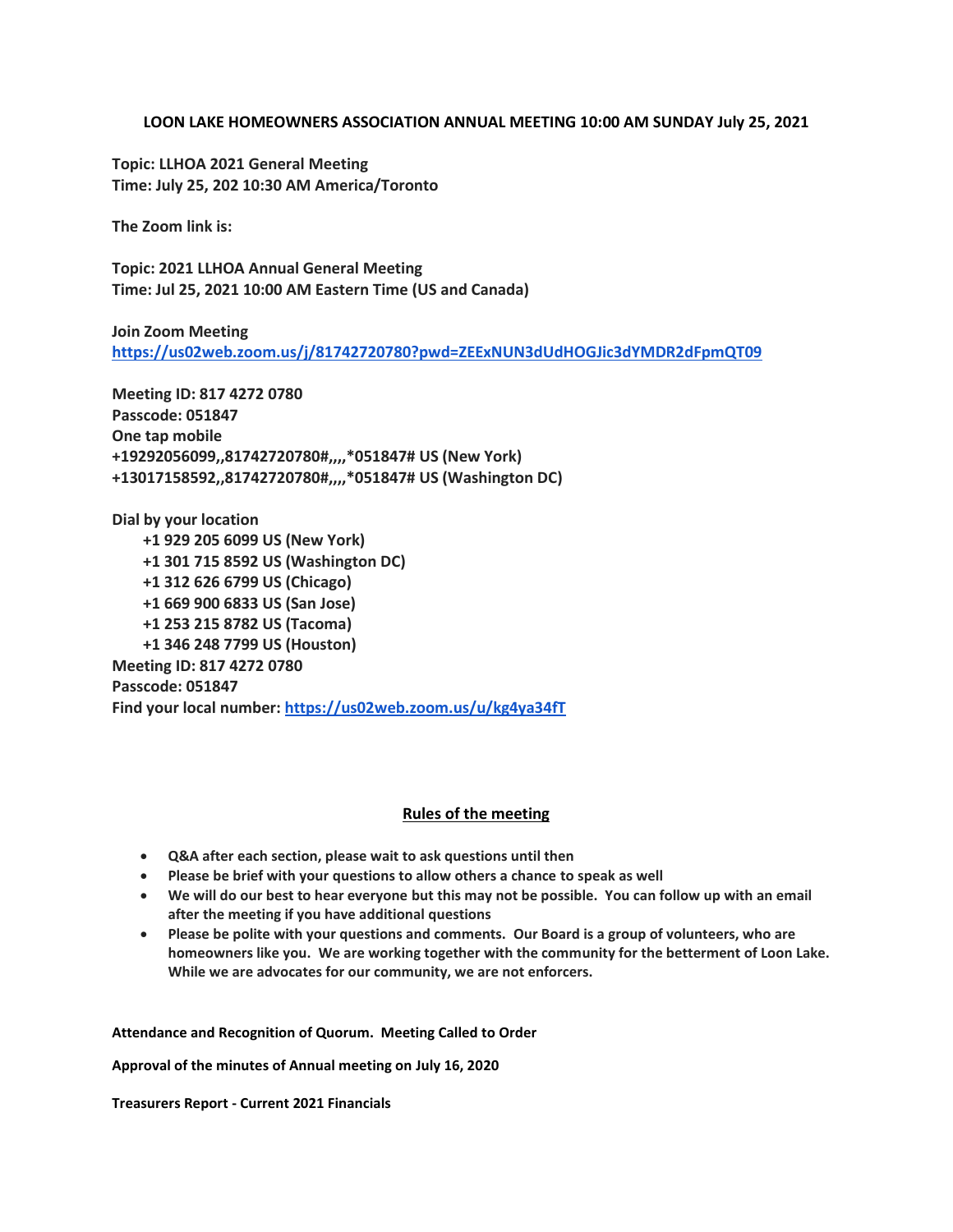**Presentation 2021 Budget and Motion for Approval Potential increase in dues for 2022 Appeal for dues - pa[y here](http://www.loonlakehoa.org/membership.html) through Paypal or send dues by mail to PO Box 219 Vermontville, NY 12989**

# **Water Quality**

**ALAP Loon Lake Continued Monitoring and Report Invasive Species Surface monitoring 2020**

## **Beach A and Beach B donations:**

**Land donation by JC&LG Partners LLC to the Loon Lake HOA is complete**

#### **Beach Committee B:**

**Committee of LLHOA board members and community members Work together to determine the use of this property Anyone interested in getting involved please contact Carleen Madigan carleen\_madigan@hotmail.com or David Wechsler David\_Wechsler@msn.com**

## **Beach Committee A report:**

**Beach cleanup Future plans**

#### **Boat Launch:**

**New keys will be distributed starting Aug 8 at the picnic The lock will be re-keyed on Nov 1 and the new keys will become active Requirement to obtain a key**

### **Use of additional deeded rights area:**

**Cleaning access points for deeded rights areas**

#### **Lake steward update**

**Internet updates: Starlink High speed options**

**Board elections by poll Announcement of Board Election Results**

**Fundraising: Invasive Species Fund: Please support our efforts!**

**Adjourn**